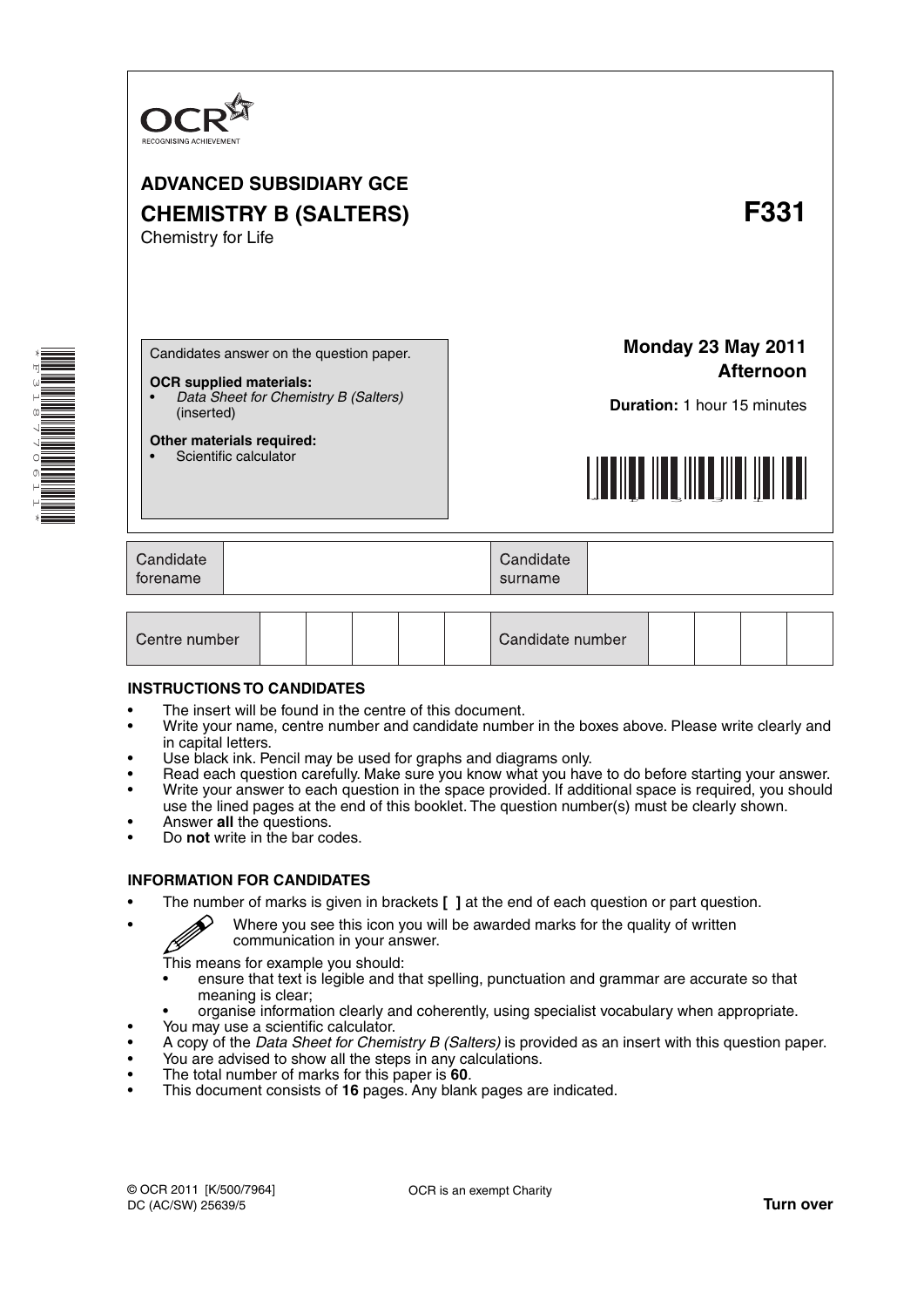### Answer **all** the questions.

- **1** Olympic torches have used a variety of fuels since the first Olympic games in 776 B.C. Propane gas was the fuel chosen for the Beijing Olympics in 2008.
	- **(a)** (i) Balance the equation for the complete combustion of propane,  $C_3H_8$ .

$$
C_3H_8 + \dots L_2 \rightarrow \dots L_2C_2 + \dots L_2O
$$
 [1]

 **(ii)** Calculate a value for the enthalpy change of combustion of propane from the average bond enthalpy data below.

| bond    | average bond enthalpy/kJ mol <sup>-1</sup> |
|---------|--------------------------------------------|
| $C-C$   | $+347$                                     |
| $C-H$   | $+413$                                     |
| $O = O$ | $+498$                                     |
| $C = O$ | $+805$                                     |
| )_H     | $+464$                                     |

<sup>Δ</sup>*<sup>H</sup>*c propane = .................................kJ mol–1 **[3]**

**(iii)** A value for ΔH<sub>c</sub> propane can be determined **experimentally** by burning a known mass of propane gas and allowing the energy to be transferred to water.

Suggest **two** different practical limitations or difficulties with this experiment.

 ........................................................................................................................................... ........................................................................................................................................... ..................................................................................................................................... **[2]**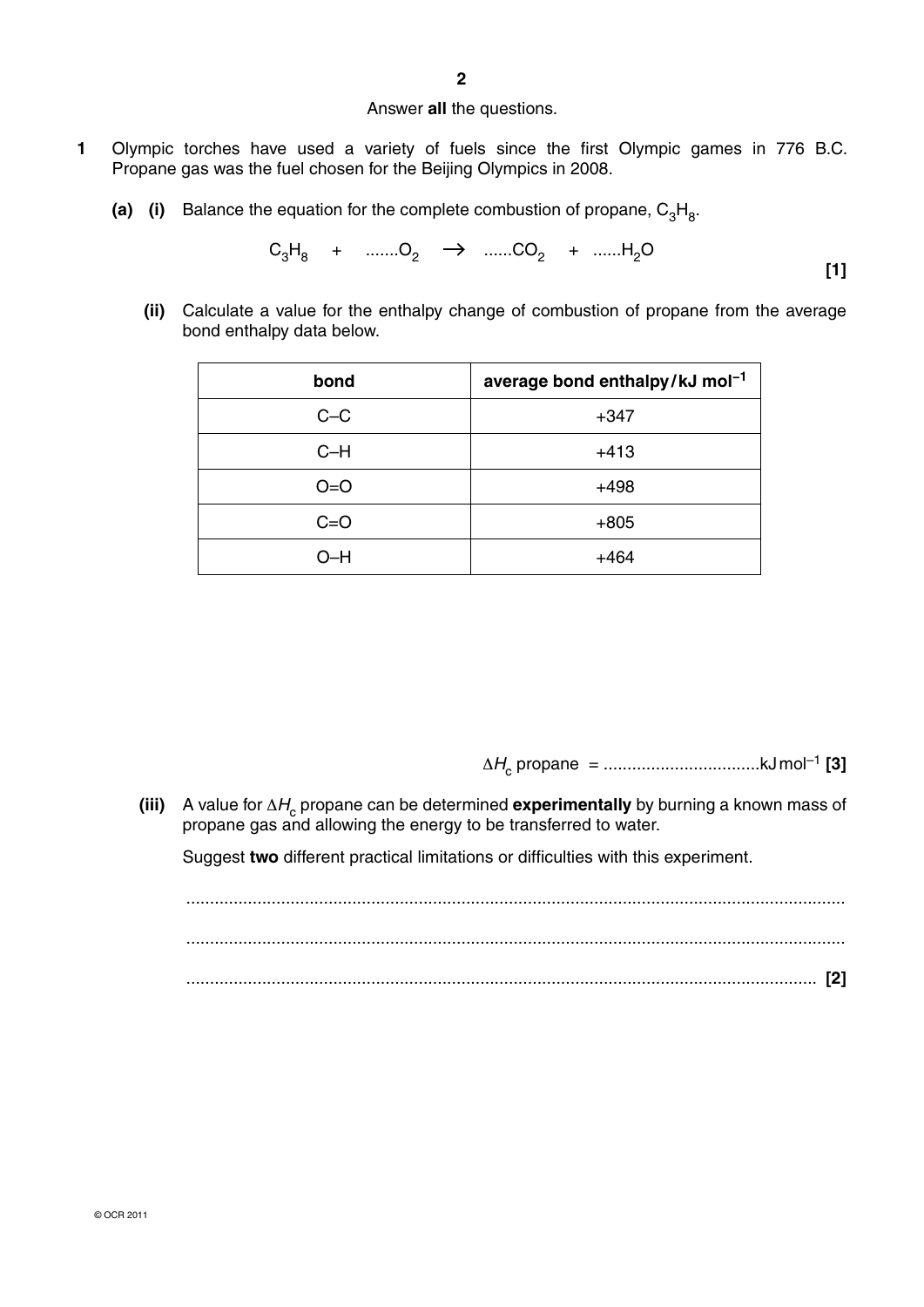- **(b)** One problem with using propane is that the flame is not very visible. In 1996, the fuel used was a mixture of propene,  $C_3H_6$ , and propane gases which made the Olympic flame brighter with a more visible yellow flame.
	- **(i)** Draw the **skeletal** formulae for propane and propene in the boxes below.

| propane | propene |
|---------|---------|
|         |         |
|         |         |
|         |         |
|         |         |

 **[2]**

 **(ii)** The percentage by mass of carbon in propane is 82%.

Calculate the percentage by mass of carbon in propene to show that it is larger than 82%.

answer = ....................................% **[1]**

 **(iii)** Use the information from **(ii)** to suggest why the 1996 torch produced a much more visible yellow flame compared to the Beijing torch.

 ........................................................................................................................................... ........................................................................................................................................... ........................................................................................................................................... ...................................................................................................................................... **[2]**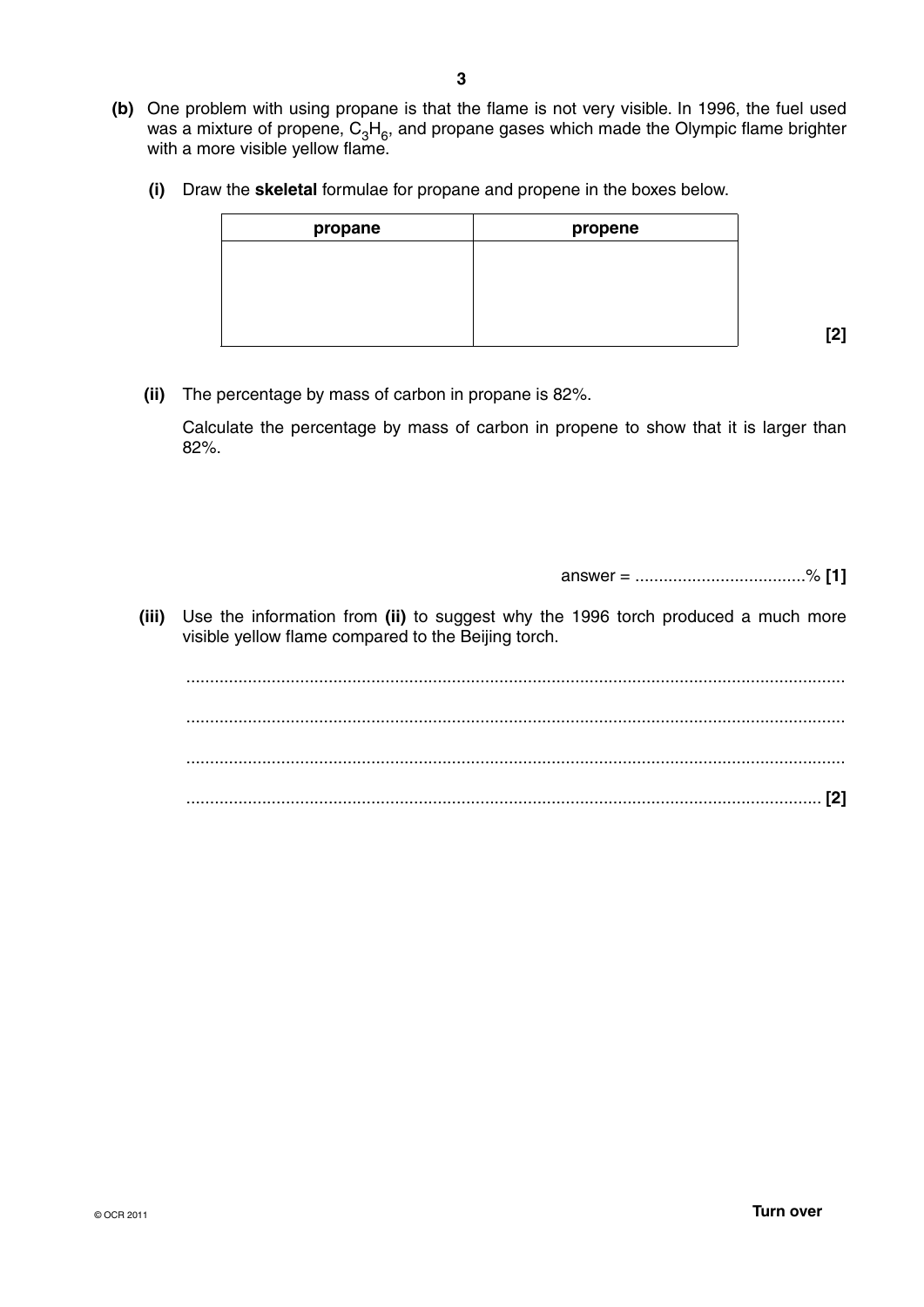- **(c)** The Beijing torch was made of an alloy of aluminium and magnesium.
	- **(i)** The strength of metals is due to the nature of metallic bonding.

Draw a **labelled** diagram to represent a simple model of metallic bonding.

 **(ii)** The structure of the atom is an example of a model used in chemistry which has gradually become more sophisticated as new experimental evidence has become available.

What feature of modern atomic structure does the occurrence of emission spectra support?

 ........................................................................................................................................... ..................................................................................................................................... **[1] [Total: 15]**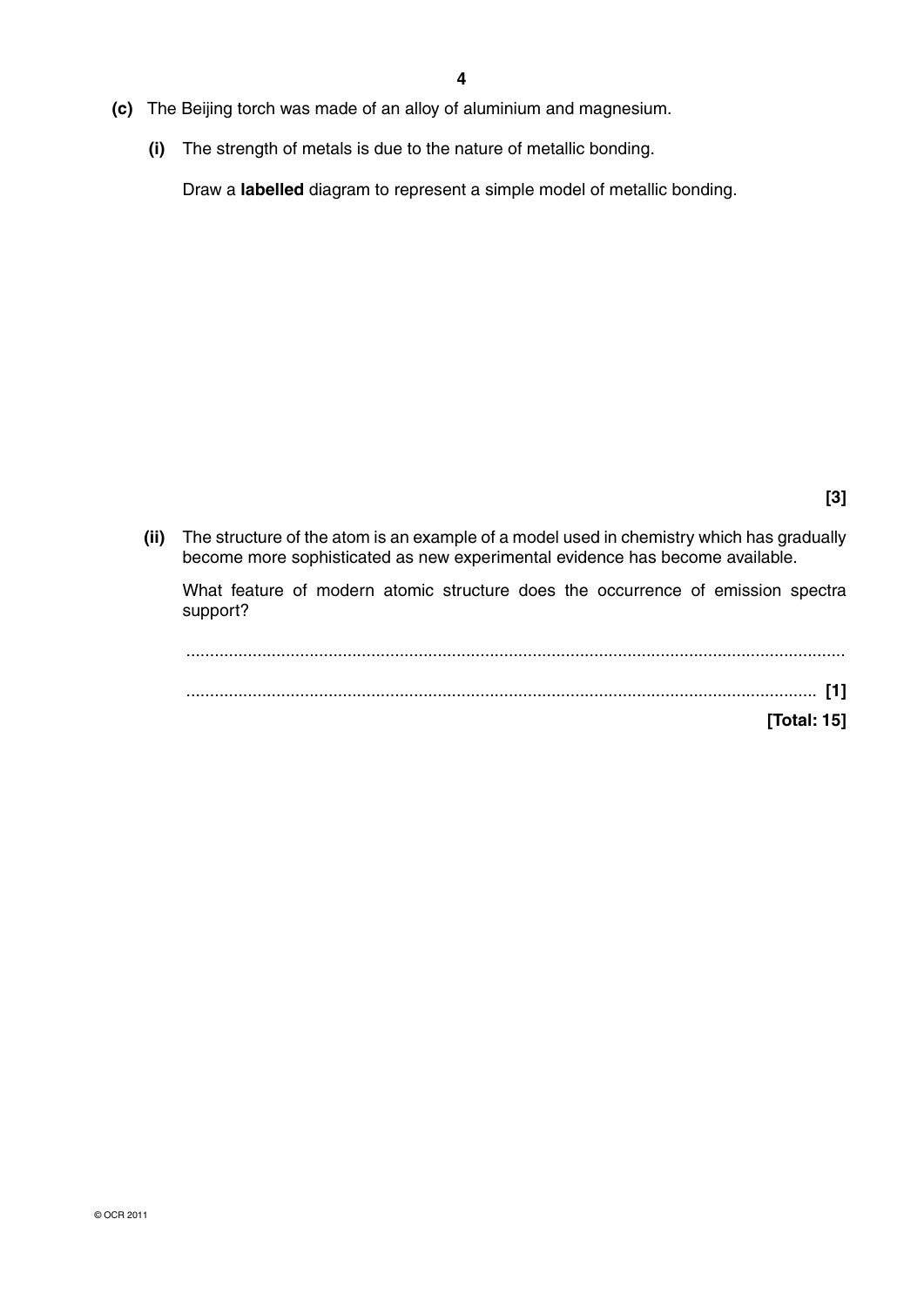- **2** One concern linked to global climate change is that the sea level may rise, leading to flooding. Oxygen isotope ratios, determined from geological material, have varied over time and can be used to interpret past sea level changes.
	- **(a)** The two oxygen isotopes used are 18O and 16O.

Complete the table below to show the atomic structure of these isotopes.

| isotope | number of protons | number of electrons   number of neutrons |  |
|---------|-------------------|------------------------------------------|--|
| 18റ     |                   |                                          |  |
| 16റ     |                   |                                          |  |

**[1]**

- **(b)** A time-of-flight mass spectrometer can be used to calculate the relative abundance of these isotopes in suitable geological material.
	- **(i)** Explain how a time-of-flight mass spectrometer works. You should include the following terms in your answer.

| detector | drift region | ions | kinetic energy |
|----------|--------------|------|----------------|
|          |              |      |                |
|          |              |      |                |
|          |              |      |                |
|          |              |      |                |
|          |              |      |                |
|          |              |      |                |
|          |              |      |                |
|          |              |      |                |
|          |              |      |                |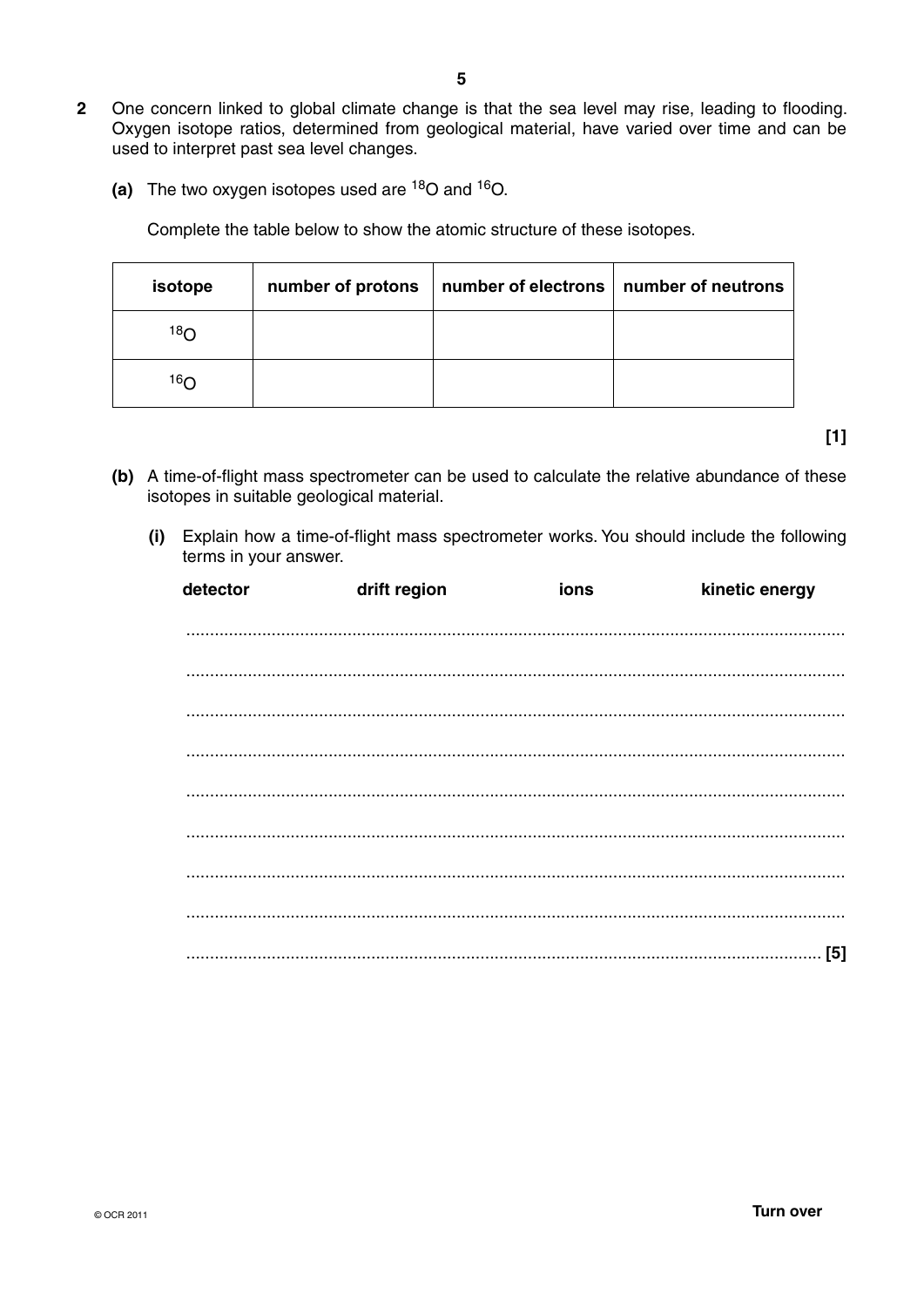**(ii)** The mass spectrum of a sample of material showed the abundance of the two isotopes as  $160.99.64\%$  and  $180.0.3600\%$ .

Calculate a value for the relative atomic mass of oxygen based on these figures.

Give your answer to **four** significant figures.

relative atomic mass = ............................ **[3]**

 **(c)** The oxygen isotope ratio of some fossilised shells has been determined.

Such shells are mainly calcium carbonate but occasionally magnesium replaces some of the calcium in carbonate shells. Use your knowledge of the Periodic Table to suggest and explain why magnesium can replace calcium in carbonate shells.

 ................................................................................................................................................... ................................................................................................................................................... .............................................................................................................................................. **[2]**

- **(d)** Oxygen is the third most abundant element in the Universe. It is produced in some stars by the 'carbon burning process'. This process involves a series of nuclear fusion reactions.
	- **(i)** Complete the equation for the following nuclear fusion process.

 $^{12}_{6}C + ^{12}_{6}C \longrightarrow ^{16}_{8}O + 2$  [2]

 **(ii)** Describe **and** explain the conditions necessary for nuclear fusion to occur.

 ........................................................................................................................................... ........................................................................................................................................... ........................................................................................................................................... ...................................................................................................................................... **[3] [Total: 16]**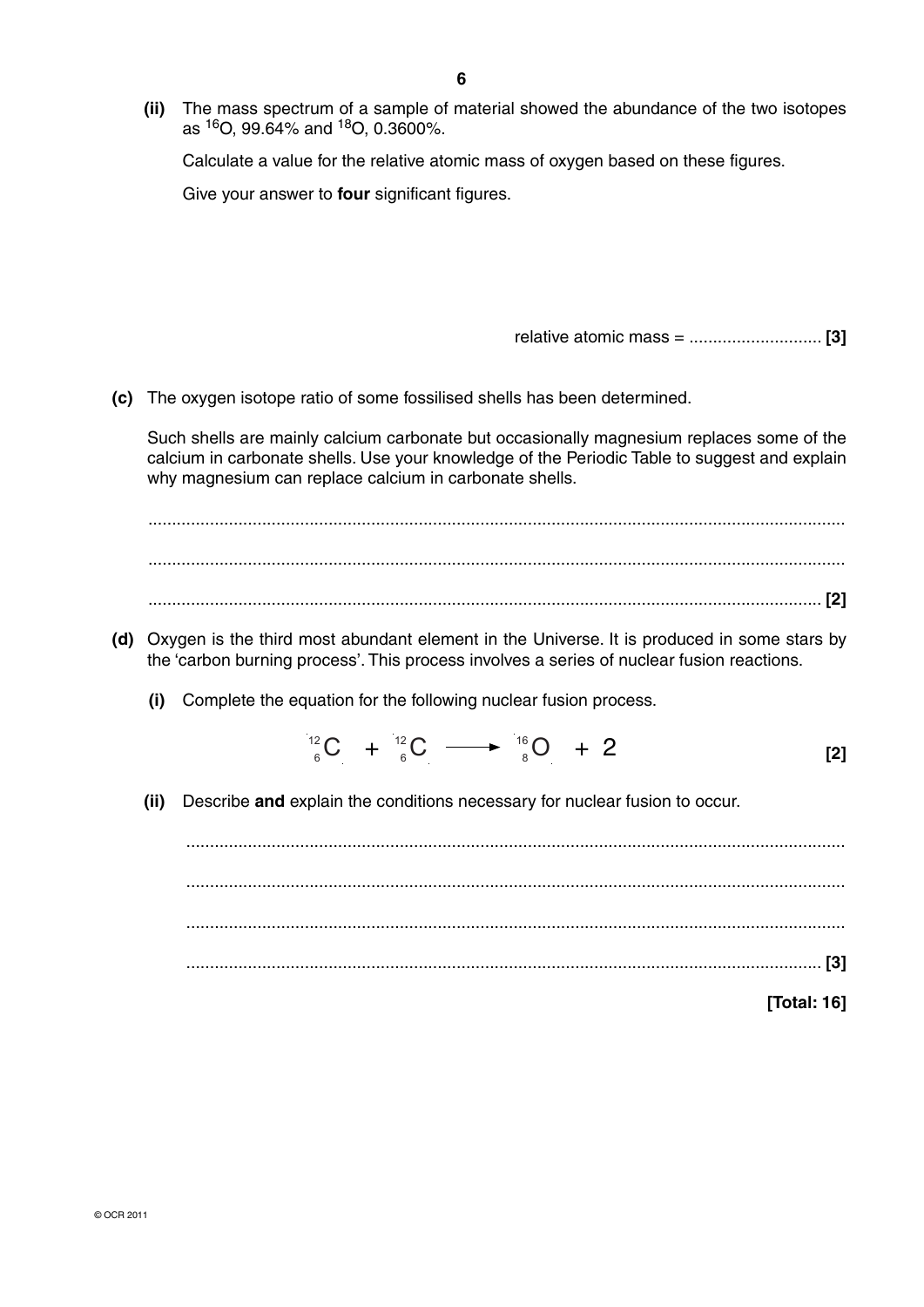**BLANK PAGE**

# **TURN OVER FOR QUESTIONS 3 AND 4**

# **PLEASE DO NOT WRITE ON THIS PAGE**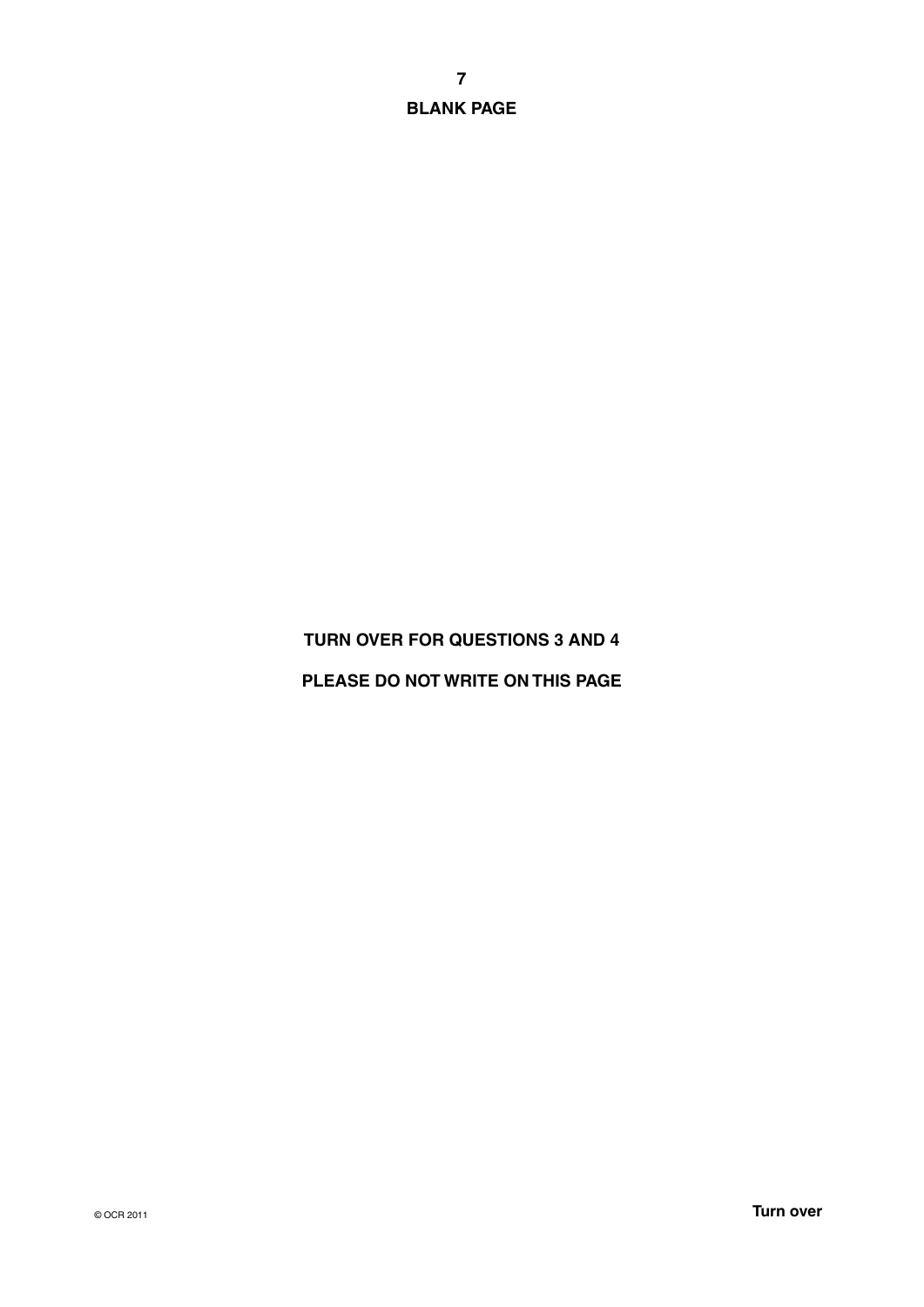- **3** Sulfur is a vital element in living organisms and a key industrial chemical. However, many covalent compounds of sulfur smell particularly bad.
	- (a) Methanethiol, CH<sub>3</sub>SH, one of the molecules causing bad breath, is particularly smelly.
		- **(i)** Complete a '*dot-and-cross*' diagram below for methanethiol.



- **[2]**
- **(ii)** Methanethiol can be detected at only 0.02 micrograms per dm<sup>3</sup> of air (1 microgram =  $1 \times 10^{-6}$ g).

Calculate the number of moles of methanethiol in 0.02 micrograms.

number of moles = .......................mol **[2]**

 **(b)** The strong smell of cut onions is the result of volatile sulfur compounds getting into the atmosphere. One of these compounds also makes you cry. Its structure is given in **Fig. 3.1** with two bond angles indicated by '**a**' and '**b**'.



**Fig. 3.1**

 **(i)** What is the molecular formula of the compound shown in **Fig 3.1**?

...................................................................................................................................... **[1]**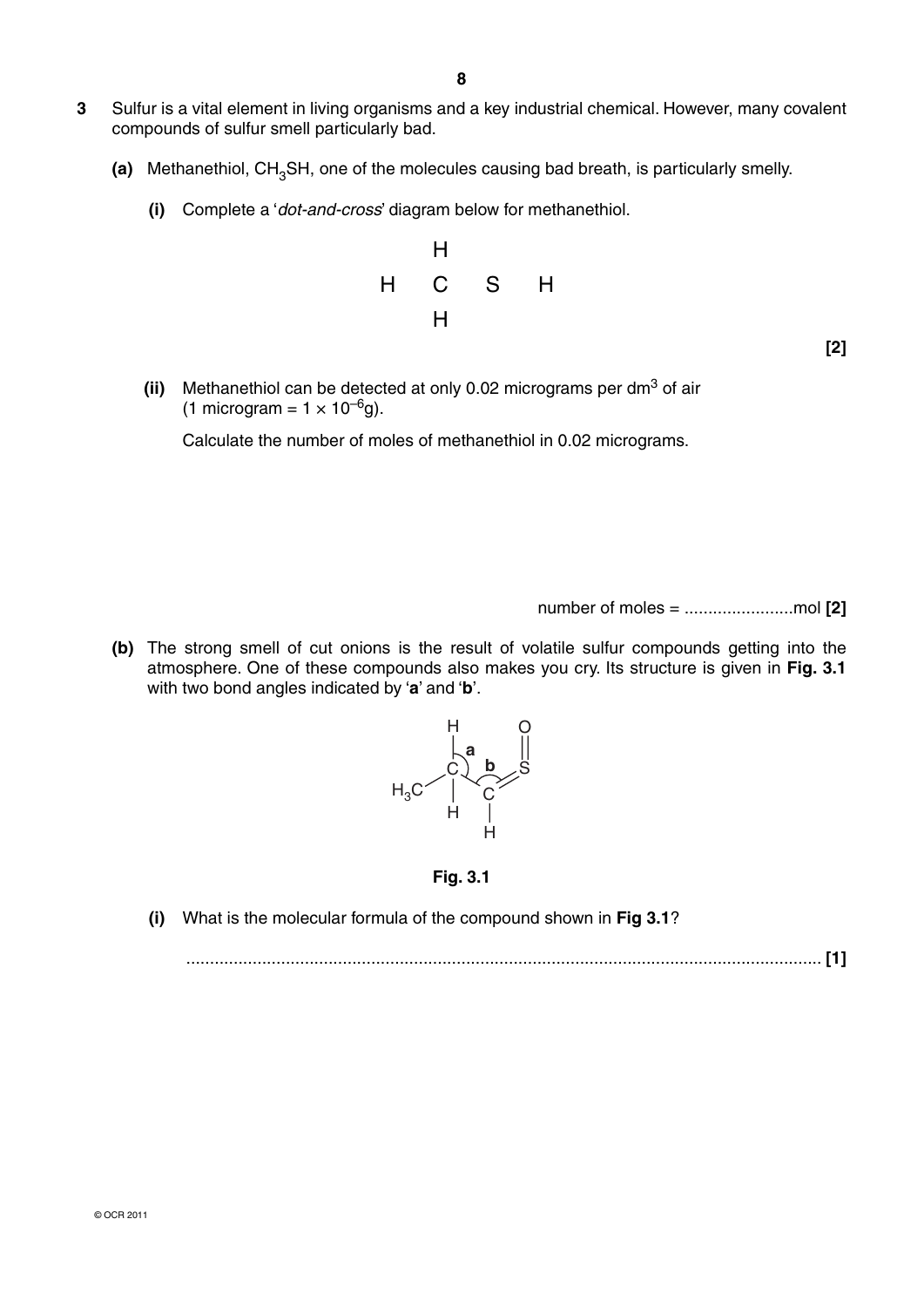The bond angle indicated by 'a' in Fig. 3.1 is  $109^\circ$  whereas 'b' is about  $120^\circ$ .  $(ii)$ Explain these bond angles. (c) Coal contains sulfur compounds. This has serious consequences for society in making decisions whether to use coal as an energy source for generating electricity. Suggest one advantage and two disadvantages of the choice of coal as an energy source compared to 'cleaner fossil fuels' such as methane. (d) The combustion of coal can be investigated in the laboratory. An experiment found that 10g of coal raised the temperature of 200 $\text{cm}^3$  water by 25 °C. Calculate the heat transferred to the water. Specific heat capacity of water =  $4.2 \text{ J} \text{g}^{-1} \text{ K}^{-1}$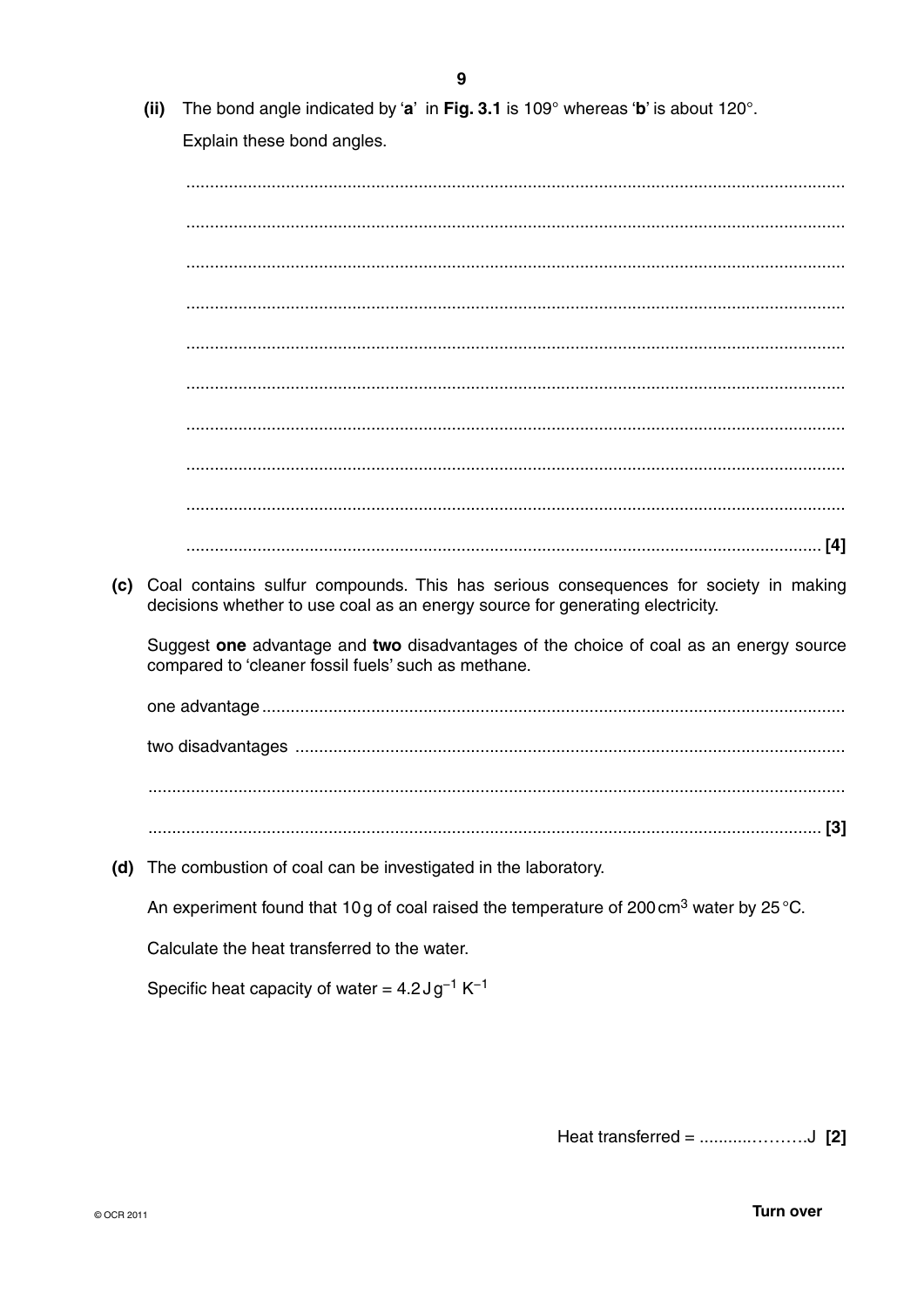(e) Use the positions of carbon and sulfur in the Periodic Table and your knowledge of periodic trends to suggest how the melting point of sulfur would differ from that of carbon.

State why in terms of structure type.

[Total: 16]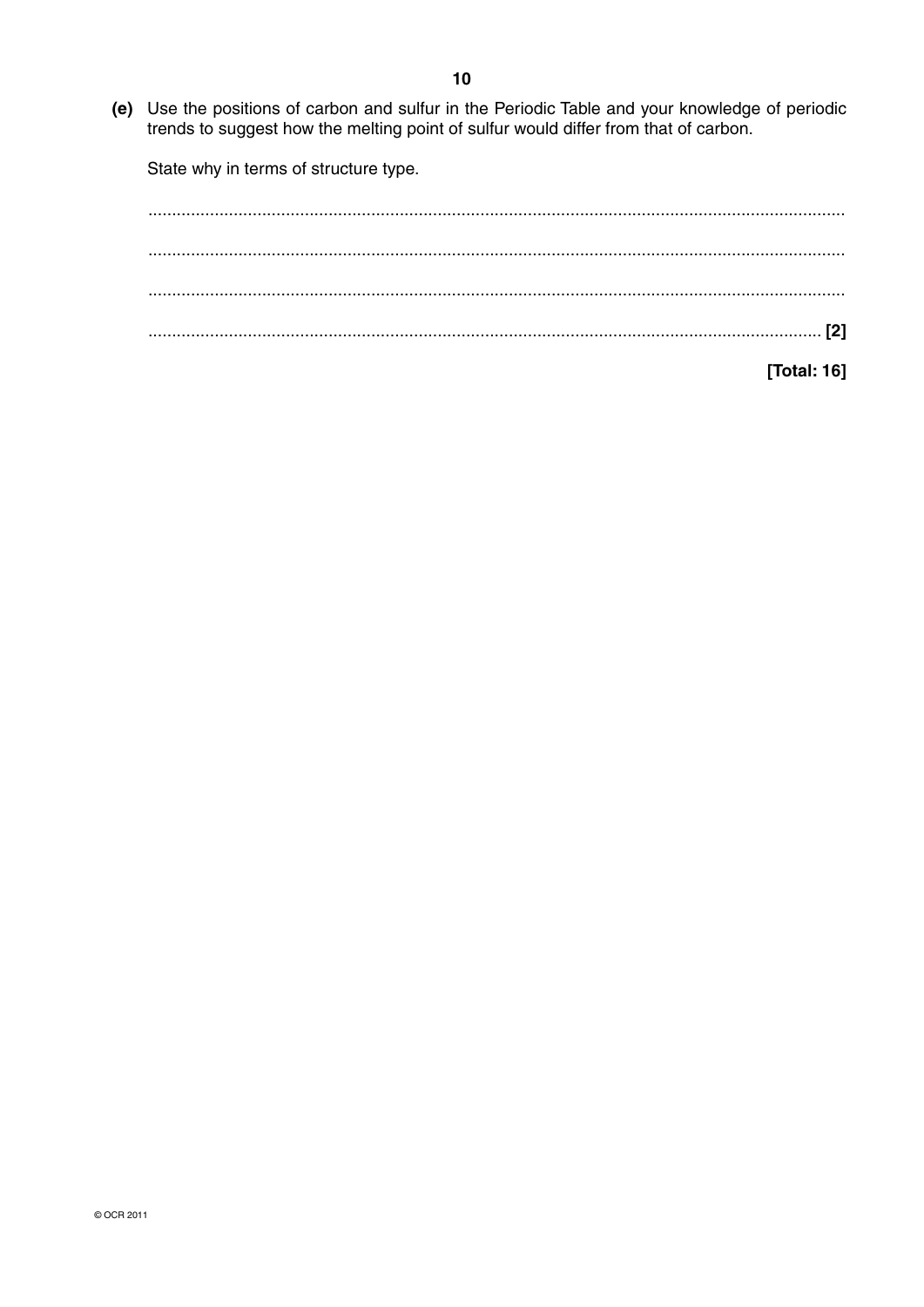**4** Millions of tyres are used and disposed of every year.

Fires involving tyres are a serious problem, as toxic chemicals are released into the atmosphere.

- **(a)** Some of the chemicals released when tyres burn include benzene and buta-1,3-diene.
	- **(i)** Name the group of hydrocarbons of which benzene is a member.

..................................................................................................................................... **[1]**

 **(ii)** The skeletal formula of buta-1,3-diene is shown below.



Draw the **full** structural formula for buta-1,3-diene.

- **(b)** Under carefully controlled conditions, tyres can be burned as a fuel. This is known as tyrederived fuel, TDF.
	- **(i)** TDF combustion produces less oxides of nitrogen, NO<sub>y</sub>, than coal or oil.

Suggest why this is so.

...........................................................................................................................................

- ...................................................................................................................................... **[1]**
- **(ii)** Suggest another toxic gas that could be produced from TDF combustion, apart from benzene and buta-1,3-diene.

...................................................................................................................................... **[1]**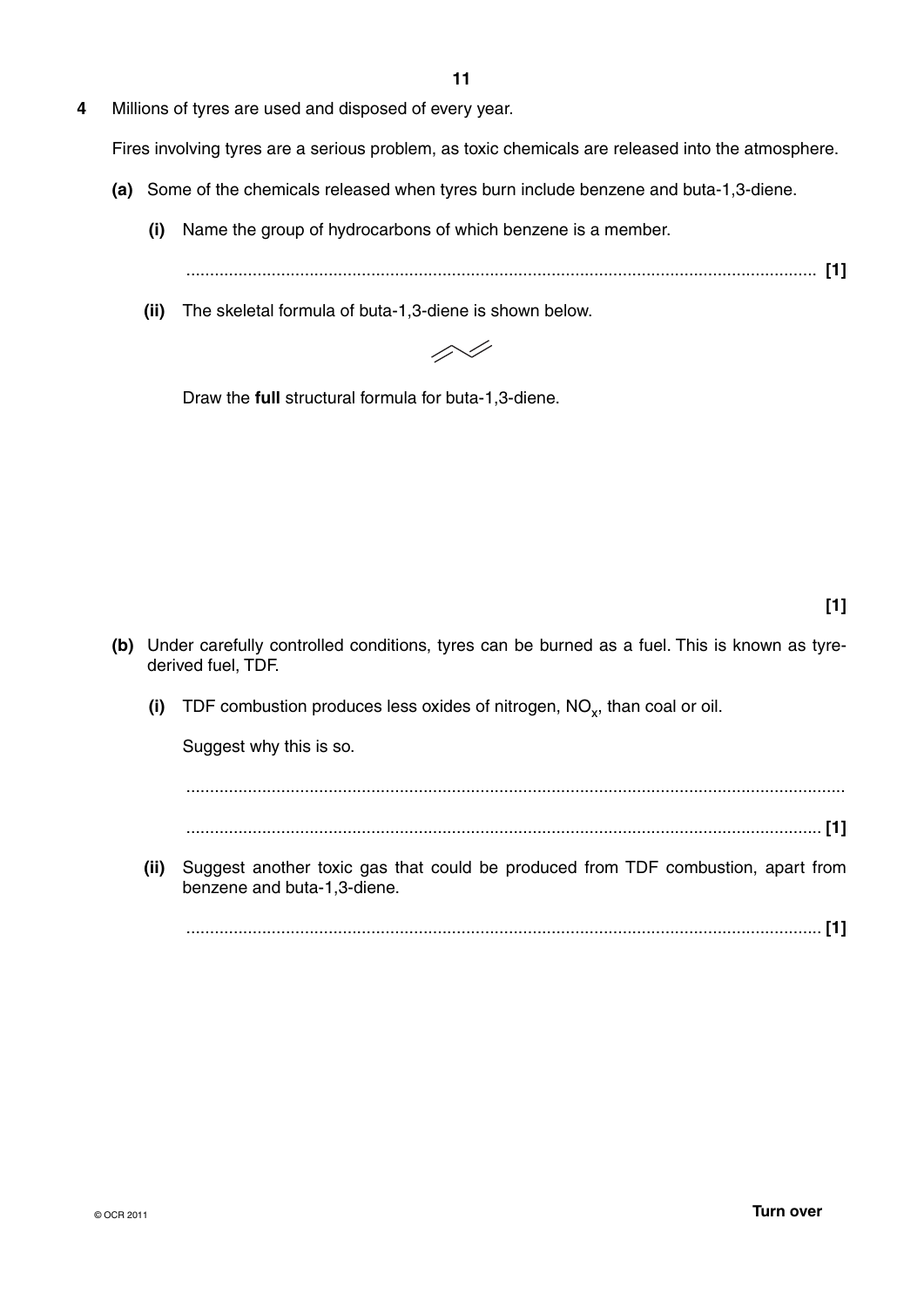- **(c)** Pyrolysis (heating in the absence of oxygen) is another method of dealing with waste tyres. Pyrolysis yields useful products such as alkenes and high molecular mass alkanes.
	- **(i)** Name the term used to describe alkenes, that refers to their molecules containing fewer hydrogen atoms than alkanes.

| (ii)        | High molecular mass alkanes are subjected to processes such as isomerisation and<br>reforming.                                  |
|-------------|---------------------------------------------------------------------------------------------------------------------------------|
|             | What type of hydrocarbon is produced from the reforming of alkanes?                                                             |
|             |                                                                                                                                 |
| (iii)       | What is the other product of a reforming reaction?                                                                              |
|             |                                                                                                                                 |
| $(d)$ $(i)$ | Catalysts called zeolites can be used in the processes of reforming and isomerisation.<br>Zeolites are heterogeneous catalysts. |
|             | Explain the terms heterogeneous and catalyst.                                                                                   |
|             |                                                                                                                                 |
|             |                                                                                                                                 |
|             |                                                                                                                                 |
|             |                                                                                                                                 |
|             | [2]                                                                                                                             |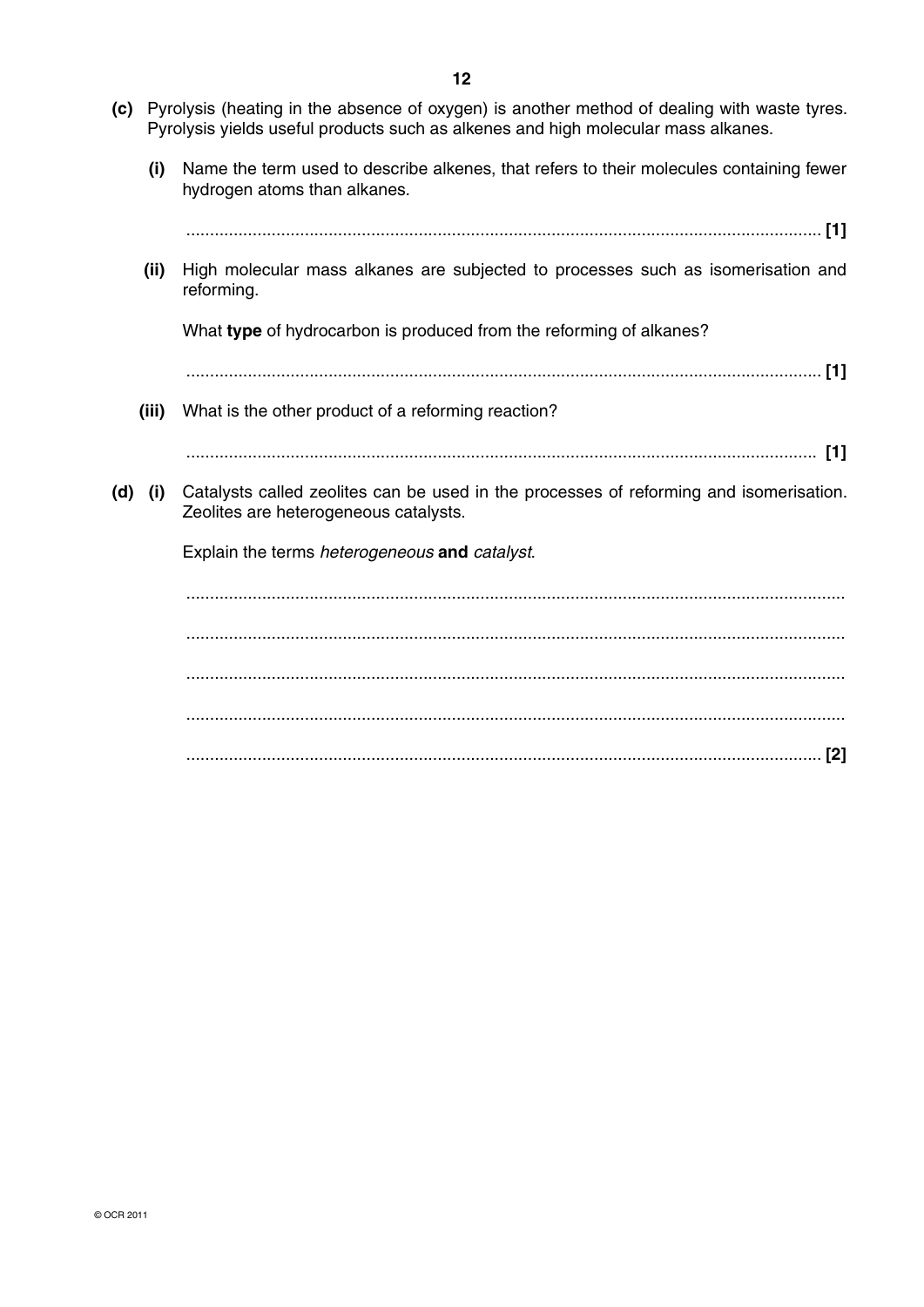Describe in four stages a simple model to explain how a heterogeneous catalyst works.  $(ii)$ In your answer, you should use appropriate technical terms, spelled correctly. 

 $[4]$ 

[Total: 13]

**END OF QUESTION PAPER**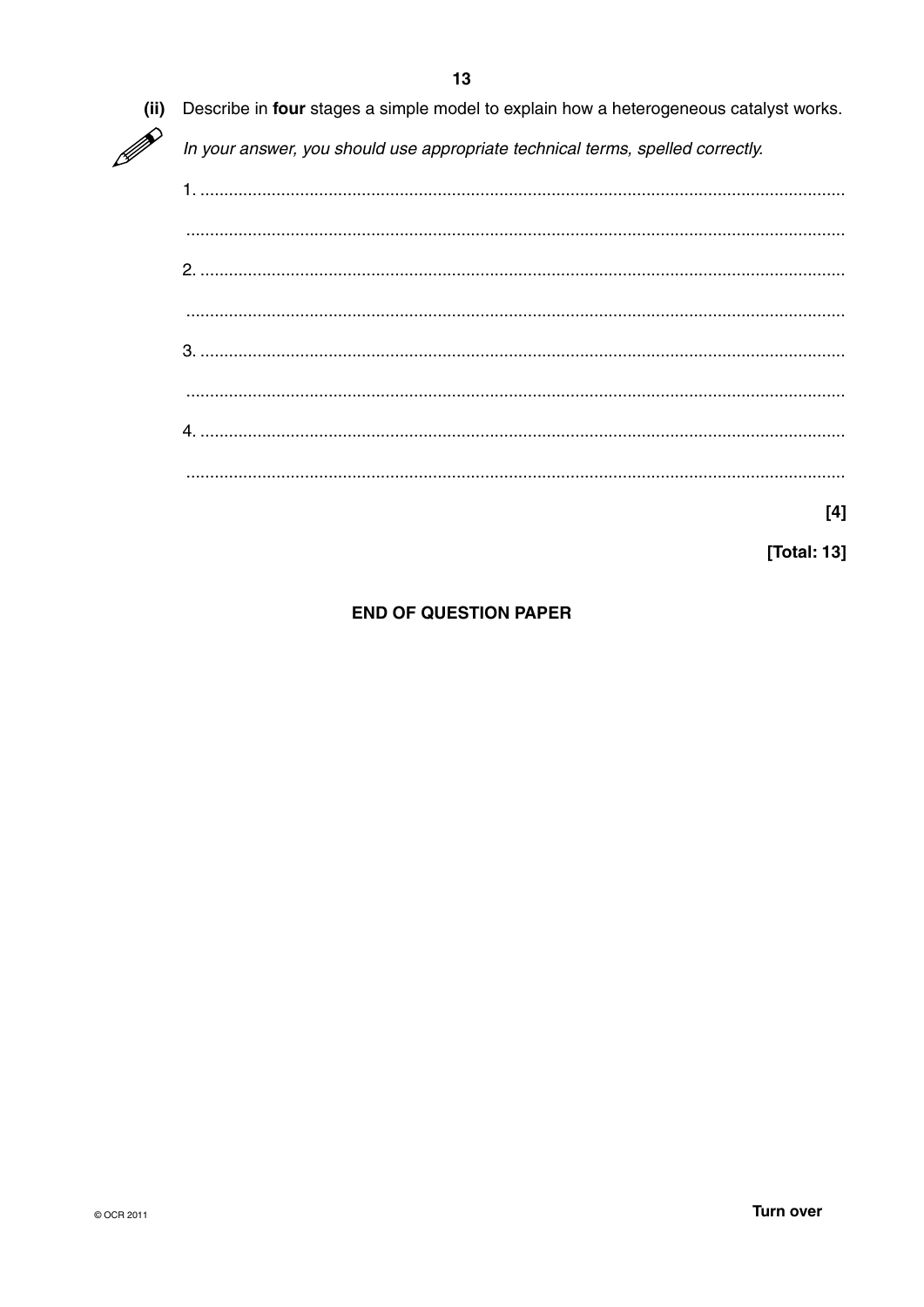## **ADDITIONAL PAGE**

 $14$ 

If additional space is required, you should use the lined pages below. The question number(s) must be clearly shown.

© OCR 2011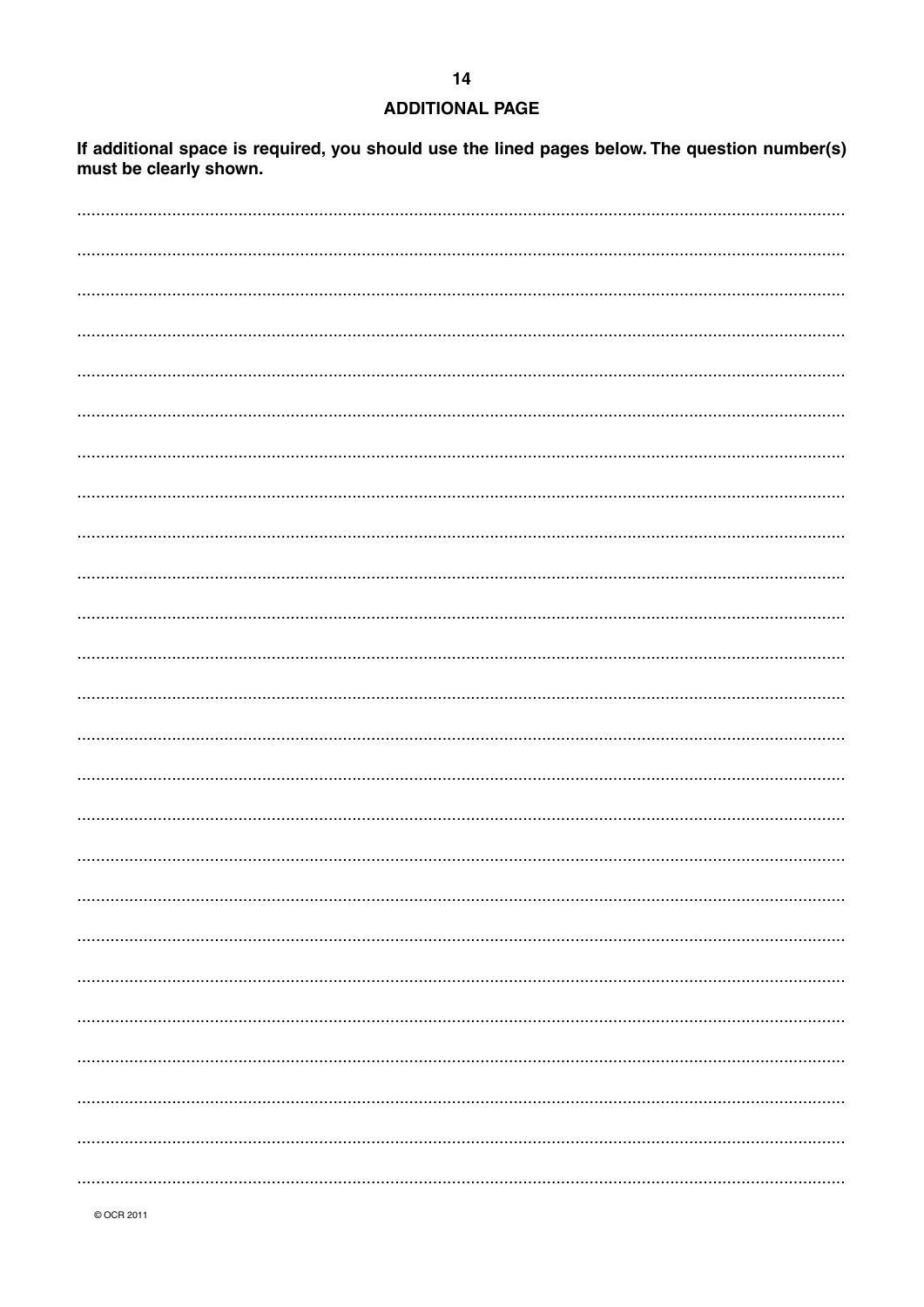## **ADDITIONAL PAGE**